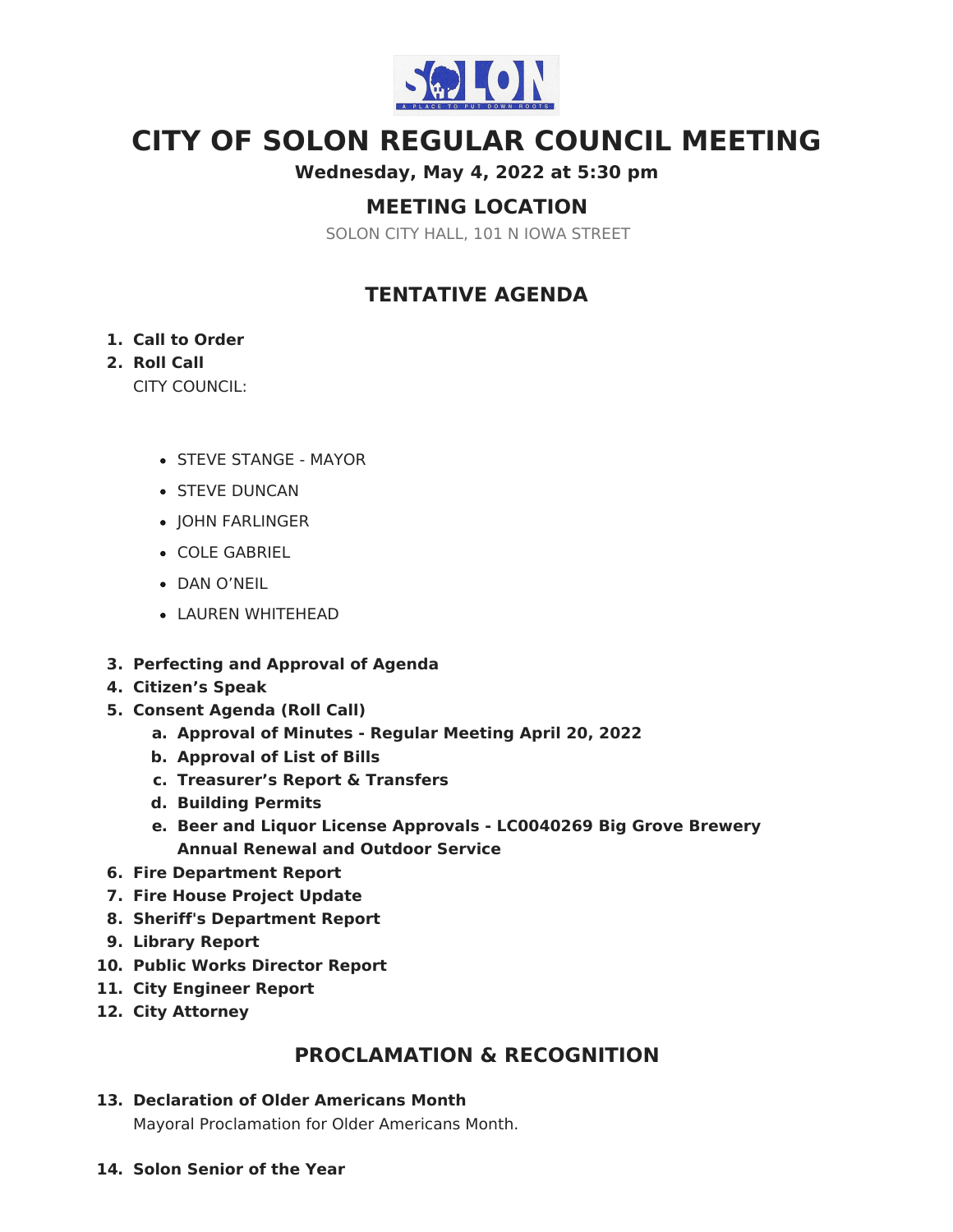Larry Meister 2022 Senior of the Year

- **15. Municipal Clerks Week May 1-7, 2022**
- **16. Public Works Week May 15-21, 2022**

# **OLD BUSINESS**

**17. Ordinance No. 470 An Ordinance Providing for the Division of Taxes Levied on Taxable Property in the April, 2022 Addition to the Solon Urban Renewal Area, Pursuant to Section 403.19 of the Code of Iowa**

Council discussion and possible action on the third and final reading of Ordinance No. 470, An Ordinance Providing for the Division of Taxes Levied on Taxable Property in the April, 2022 Addition to the Solon Urban Renewal Area, Pursuant to Section 403.19 of the Code of Iowa.

## **NEW BUSINESS**

#### **18. Ordinance No. 471 Water Rates**

Council discussion and possible action on first reading of Ordinance No. 471, an ordinance amending the rates for water service.

#### **19. Ordinance No. 472 Sewer Rates**

Council discussion and possible action on first reading of Ordinance No. 472, an ordinance amending rates for sewer service.

#### **20. Watermain Extension Project**

Council discussion and possible action on watermain expansion project from Trail Ridge Estates to Solon Recreation and Nature Area.

#### **21. Public Works Equipment Purchase**

Council discussion and possible action on mower purchase.

#### **22. Resolution No. 22-28 North Market Square Phase 2 - Ahsure Investments, LLC Developer's Agreement**

Council discussion and possible action on Resolution No. 22-28, a resolution on Developer's Agreement for North Market Square Phase 2 - Ahsure Investments, LLC.

#### **23. Fire House Project Change Order No. 21**

Council discussion and possible action on Garling Change Order No. 21 in the amount of \$12,327.00.

#### **24. Fire House Project Change Order No. 22**

Council discussion and possible action on Garling Change Order No. 22 in the amount of \$4,198.60.

#### **25. Fire House Project Change Order No. 23**

Council discussion and possible action on Garling Change Order No. 23 in the amount of